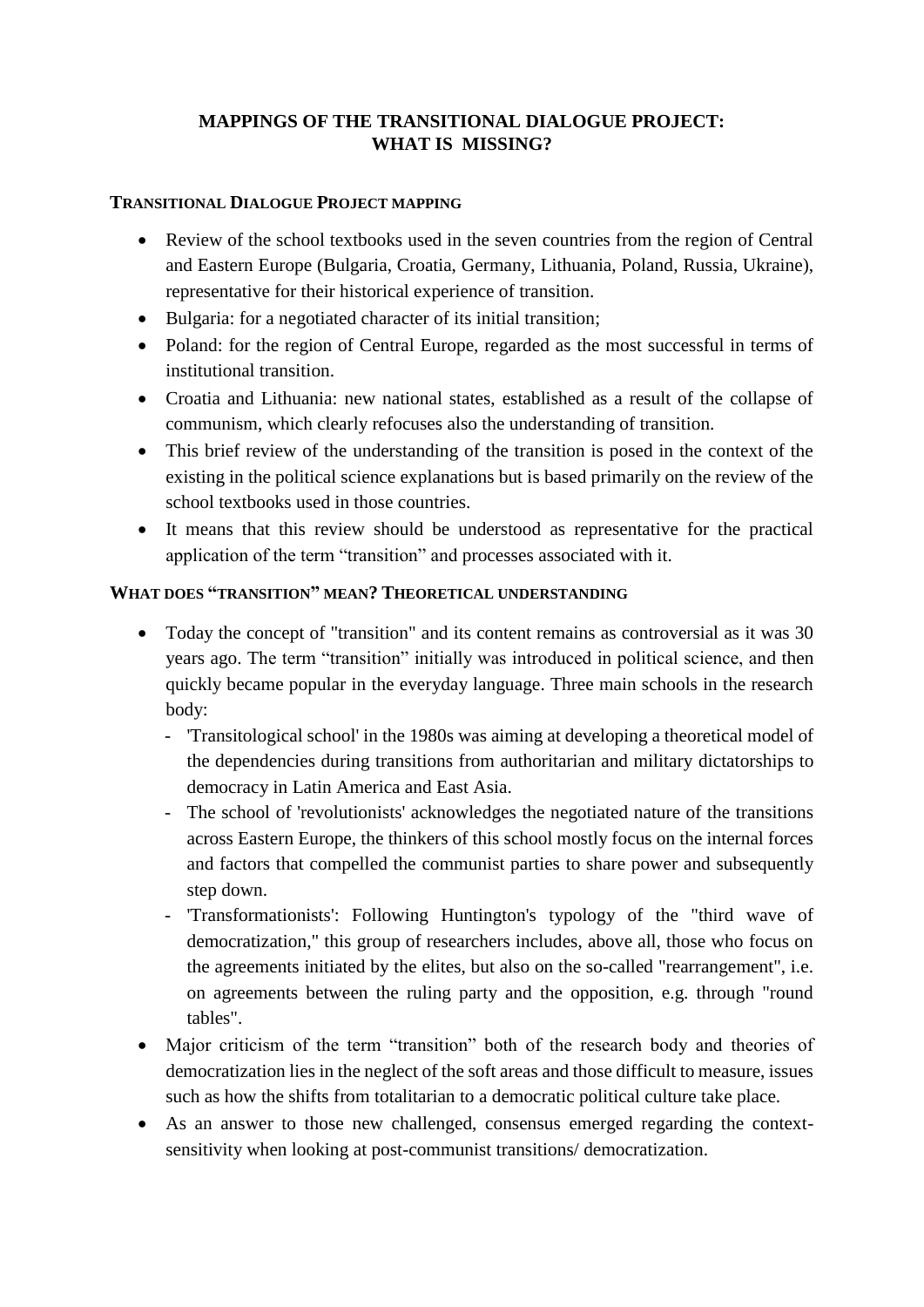#### **TRANSITION TO WHAT? PRACTICAL UNDERSTANDING**

- The term transition as it is used in the textbooks refers to the transition from totalitarianism (authoritarianism) and a state-controlled economy to a democratic pluralistic system and a private market economy. 30 years after the collapse of the communism both textbooks and public perceptions tend to reevaluate the goals, dimensions, and results of transition from the perspective of the later processes.
- **The goal:** establishment of liberal democratic state or only the restoration of national dignity. (The second view was predominant in Russia from the very beginning, but in the countries in Central and Eastern Europe the goal for restoration of national dignity initially was perceived as secondary to the liberalization of societies).
- **Dimensions:** 
	- First was democratization of political process and creation of classical liberal democratic states.
	- The other dimension was economical with emphasis on the privatization and opening of the economies. The problem is that quite often criteria for the success of those reforms were imposed by the international financial institutions and thus both at the time of their implementation and today they are subject to criticism that reforms were imposed externally and superficially, without taking into account the specific situation in each country.
- Measuring the success of the political reforms depends on the expectations but also on the ultimate goal of "transition", usually set by politicians.

#### **WHAT IS MISSING: THEORETICAL UNDERSTANDING.**

- **Who benefited from transition (winners and losers from transition):** In the context of peaceful transition, in which the representatives of the old elites retained certain representation and influence, and the process was accompanied by a large-scale change of ownership, the social perception of those who benefitted from transition is related to the understanding which social group benefited mostly from the newly available opportunities. It can even be summarized that the more gradual the transition happened, the longer and therefore more sustainable the presence of those old elites in the country has been.
- **The question of social status:** Privatization and political transformation were accompanied by rapid changes in the overall societies. Many social groups, most notably among them the pensioners, but also whole regions that were depopulated as the result of the changing economic geography, changed or lost their social status in comparison with communism.
- **The problem of the rule of law:** Is transition fair and can it be fair at all? The very emergence of these questions was indicative for the lack of justice in society.
- **Technological revolution** and the radical change in the way public opinion is formed and expressed: greater visibility and influence of radical ideas and theories, often combined with conspiracy theories.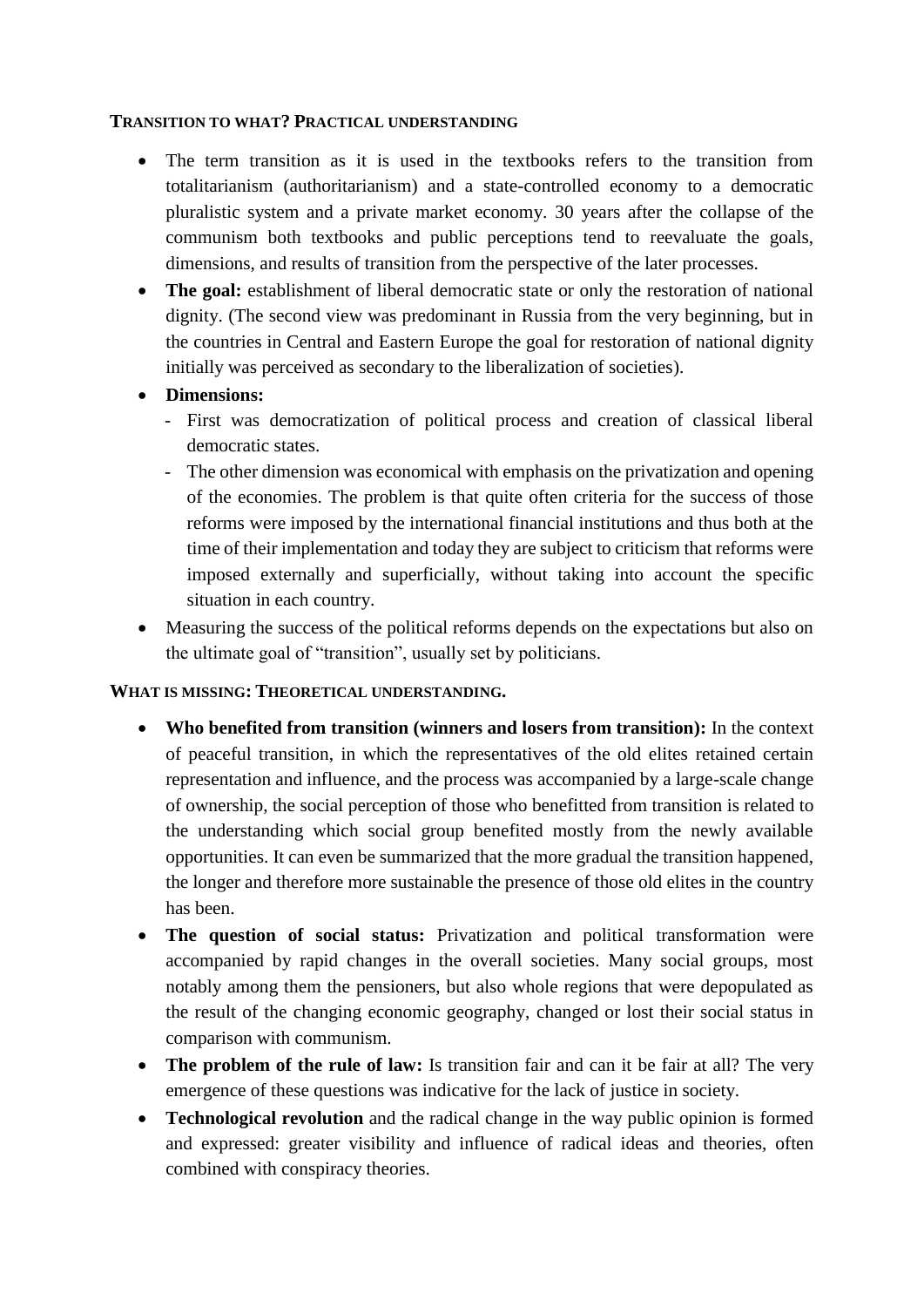#### **TEXTBOOKS: CHRONOLOGY AND TERMINOLOGY**

- **Division of narratives:** The search for general, socially accepted explanations of transition as a common process in the region became a hopeless task. Each country has its own understanding and controversies about transition.
- **There is not even a consensus on the term:** In Germany and Croatia the term "change" or "turning point" is more popular. In other countries, the common term for the postcommunist period is "transition". In textbooks in Russia the term "transition" is not mentioned.
- **There is no dispute when this process started:** The beginning was the end of the communist system, defined by the events important for the respective country. In Germany it is defined by the growing dissident movement, the fall of the Berlin Wall and the opening of the long-awaited prospect of the unification of East and West Germany
- **In each country emphasis is laid depending on the specific features there.** In Germany, the debate on "change" takes place against the background of the discussion whether a comparison between National Socialism during World War II and communism in East Germany is correct. In Ukraine, the public and textbooks are trying to explain the reason why the superficial liberalization of socio-political and economic processes did not lead to the formation of a firm institutional base and establishment of a sustainable and mature democracy.

## **TEXTBOOKS: "BLIND SPOTS"**

- Topics omitted or only mentioned in the textbooks are the most traumatic issues in society. No public consensus exists on those topics and therefore the curricula and authors of the textbooks try to avoid them. In Germany, for example, the topic of privatization is mentioned, but in most cases the emphasis is laid on the inevitability of its implementation. In the same way, the topic of privatization is mentioned, but without being seriously discussed, in textbooks in Bulgaria.
- Although social change during the transitional period is particularly addressed, textbooks avoid the question of how fair the transition process has been, but also the problem for rule of law, which is the most debated aspect of transition today. Concentrated on successful reforms and integration into NATO and the EU, textbooks avoid addressing the emergence of new public elites.
- There are similar gaps in textbooks in Croatia, which again do not talk about the ways of privatization and its consequences, nor does it discuss the emergence of civil society. Significant gaps exist also in current Polish textbooks, where the role of Lech Walesa and other important figures in the movement is omitted or seems underestimated. In Lithuania the country is presented as undergoing a unique transformation, as a result of which other countries in Eastern Europe with a key role in the transition were missing.